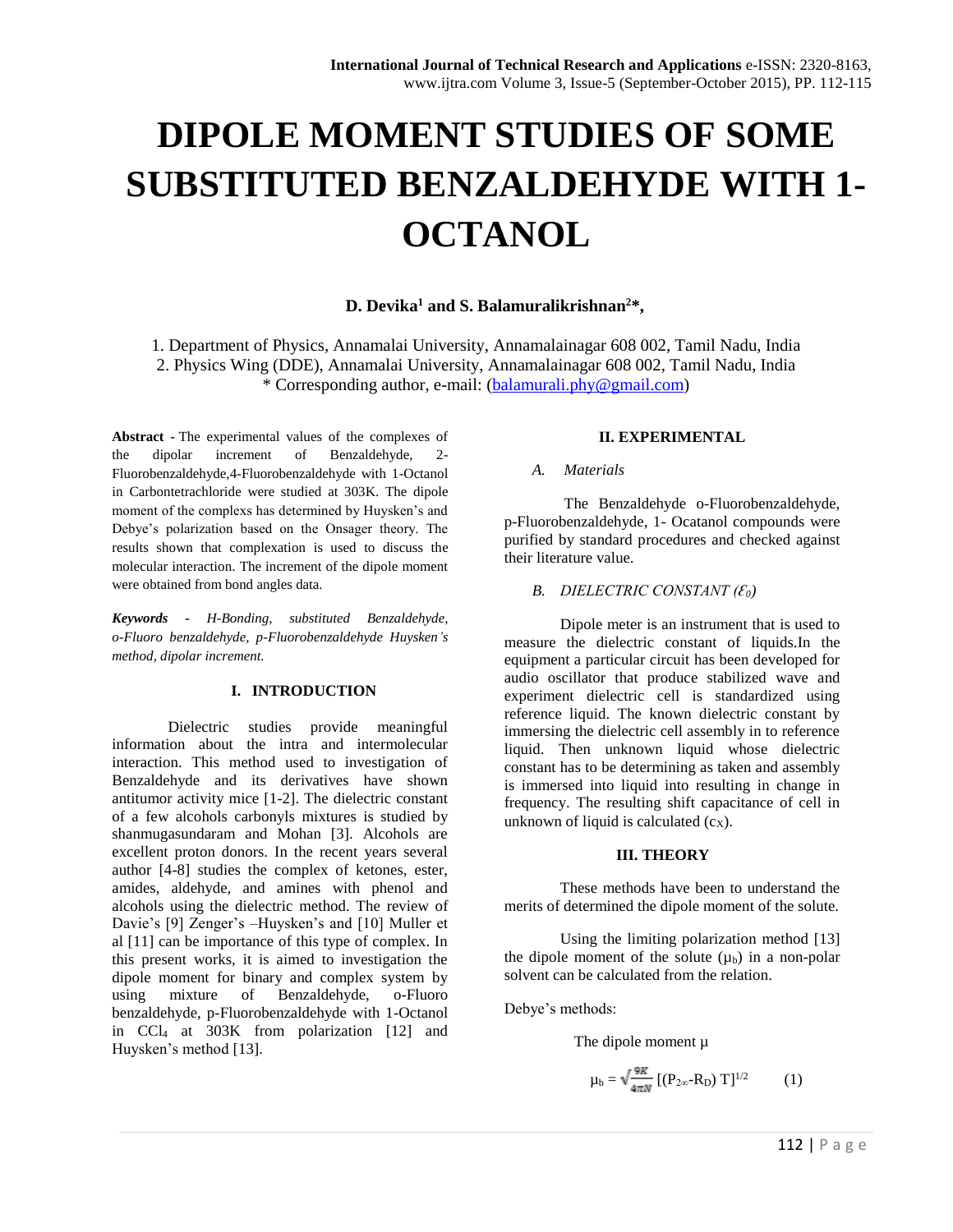

**Fig. 1. Variation of polarization (P) with concentration (Mol/L) of solute in CCl<sup>4</sup>**

Where K is the Boltzmann constant,

N is Avogadro's number is the absolute temperature

 $P_2$ ∞ molar polarization at infinite dilution and

R<sub>D</sub> is mole fraction of the solute

$$
R_{D} = \left(\frac{n_2^2 - 1}{n_2^2 - 2}\right) \frac{M_2}{d_2}
$$
 (2)

Here  $n_2$ ,  $d_2$  and  $M_2$  are the refractive index, density and molecular weight of the solute.

## **Dipole moment of the complex by Huysken's method**

The dielectric constant  $\varepsilon$  and the refractive index for the sodium line  $n_D$  of a ternary solution with formal concentrations  $C_A$  of proton donor and  $C_B$  proton acceptor of base in  $CCl_4$  solution are measured first .The quantity  $\Omega_B$  is then computed from the experiment data [14]

$$
\Omega_{\rm B} = \frac{9kT X \, 10^{39}}{4\pi N_A} \frac{1}{C_{\rm B}} \left[ \frac{(\epsilon - n_{\rm D}^2)(2\epsilon + n_{\rm D}^2)}{\epsilon (n_{\rm D}^2 + 2)^2} - \frac{C_{\rm s}}{C_{\rm s}^2} \frac{(\epsilon_s - n_{\rm D}^2)(2\epsilon_s + n_{\rm D}^2)}{\epsilon_s (n_{\rm D}^2 + 2)^2} \right] \tag{3}
$$

 $C_s^{\circ}$  is the formula concentration of the solvent in the pure sate

 $C<sub>S</sub>$  its actual concentration in the pure subscripts refers to the pure solvent.

If the internal index of refraction of the dissolved entities can be approximated as  $n<sub>D</sub>$  the theories of Onsager [15] and Froehlich [16].

This serves as a criterion for choosing the proper concentration of  $C_A$  and  $C_B$  of the proton donor and proton acceptor for 1:1 complexation. If the formal concentration  $C_A$  of the proton acceptor is far greater than the formal concentration  $C_B$  of the proton donor such that,

$$
CB-CA>>k-1
$$
 (4)

Where K is the equilibrium constant for 1:1 complexation Eq (4) is valid. Thus, for the experimentally observed values of  $\varepsilon_0$ ,  $n_D$ ,  $\varepsilon_s$ , and  $n_{Ds}$ , it is possible to obtain the values of  $\Omega_{\rm B}$  for different  $C_A \setminus C_B$  along the x-axis and  $\Omega B$  along the Y-axis. Intercept of the curve in the Y- axis gives  $(\mu_{ab}^2 - \mu_b^2)$ .

#### **Table. 1**

Variation of dielectric constant, refractive index, density and  $\Omega_B$  with the formal concentration of different aldehydes

| Benzaldehyde+ 1-Octanol+CCL <sub>4</sub> |        |                            |                |                      |                  |  |
|------------------------------------------|--------|----------------------------|----------------|----------------------|------------------|--|
| $C_B$                                    |        | <b>Refractive</b><br>index | <b>Density</b> | $C_A \backslash C_B$ | $\Omega_{\rm B}$ |  |
| $\cdot$ 1                                | 2.2170 | 2.1304                     | 1.400          | 0.5                  | 7.4648           |  |
| $\cdot$                                  | 2.2749 | 2.0272                     | 1.394          | 0.25                 | 6.3062           |  |
| .3                                       | 2.3263 | 2.1257                     | 1.390          | 0.166                | 5.68078          |  |
| $\cdot$                                  | 2.3619 | 2.1243                     | 1.386          | 0.125                | 5.0245           |  |
| .5                                       | 2.4195 | 2.1228                     | 1.376          | 0.100                | 4.9836           |  |
| .6                                       | 2.4526 | 2.1213                     | 1.366          | 0.0833               | 4.6196           |  |
| $.7\,$                                   | 2.5215 | 2.1199                     | 1.348          | 0.0714               | 4.5235           |  |
| o-Fluorobenzaldehyde+1-Octanol+CCL4      |        |                            |                |                      |                  |  |
| $\bf C_B$                                |        | <b>Refractive</b><br>index | <b>Density</b> | $C_A$ $C_B$          | $\Omega_{\rm B}$ |  |
| 1                                        | 2.1301 | 2 1301                     | 1 426          | ሰ ና                  | 17 5687          |  |

| $\cdot$ 1 | 2.1301 | 2.1301 | 1.426 | 0.5    | 17.5687 |
|-----------|--------|--------|-------|--------|---------|
| $\cdot$   | 2.4244 | 2.1286 | 1.412 | 0.25   | 12.4083 |
| $\cdot$ 3 | 2.5627 | 2.1257 | 1.394 | 0.166  | 12.0204 |
| $\cdot$ 4 | 2.6137 | 2.1243 | 1.390 | 0.125  | 10.0523 |
| .5        | 2.6796 | 2.1228 | 1.374 | 0.100  | 9.0878  |
| .6        | 2.7405 | 2.1199 | 1.368 | 0.0833 | 8.3959  |
| .7        | 2.8162 | 2.1170 | 1.346 | 0.0714 | 8.0070  |

**p-Fluorobenzaldehyde+ 1-Octanol+CCL<sup>4</sup>**

| $C_B$     |        | <b>Refractive</b> | <b>Density</b> | $C_A$ $C_B$ | $\Omega_{\rm B}$ |
|-----------|--------|-------------------|----------------|-------------|------------------|
|           |        | index             |                |             |                  |
| $\cdot$ 1 | 2.3520 | 2.1272            | 1.416          | 0.5         | 19.0514          |
| $\cdot$ 2 | 2.4244 | 2.1257            | 1.402          | 0.25        | 12.5427          |
| $\cdot$ 3 | 2.4919 | 2.128             | 1.390          | 0.166       | 12.0409          |
| $\cdot$ 4 | 2.5726 | 2.1213            | 1.384          | 0.125       | 9.3212           |
| .5        | 2.6384 | 2.1184            | 1.370          | 0.100       | 8.5378           |
| .6        | 2.7092 | 2.1170            | 1.362          | 0.0833      | 8.0426           |
| .7        | 2.7631 | 2.1155            | 1.348          | 0.0714      | 7.4776           |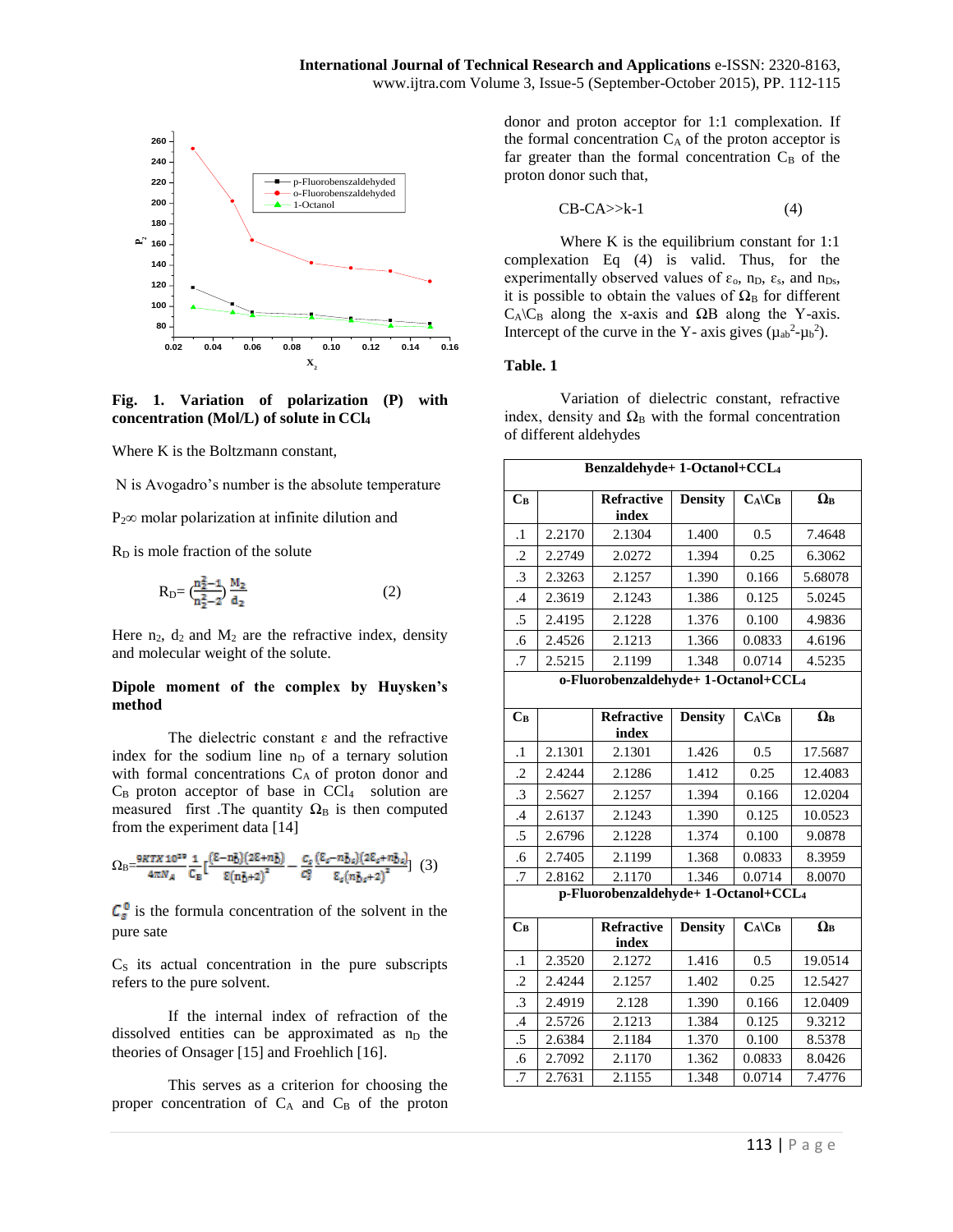

**Fi**

**g.** 2. Plot  $C_A/C_B$  vs  $\Omega_B$  for given 1- Octanol with **Benzaldehyde in CCL4.**



 $g. 3$ . **Plot**  $C_A/C_B$  **vs**  $\Omega_B$  for given 1- Octanol with o**fluorobenzaldehyde in CCL4.**



**Fig.** 4. Plot  $C_A/C_B$  vs  $\Omega_B$  for given 1- Octanol with **p-fluorobenzaldehyde in CCL4.**

#### **IV. RESULTS AND DISCUSSION**

The experiment values of the density  $(\rho)$ refractive indices (n<sub>D</sub>) dielectric constant ( $\varepsilon$ ) and  $\Omega_B$ for varying concentration of the proton donor are recorded in Table (1). The slope and the intercept of the straight line graph is plotted by  $C_A/C_B V_S \Omega_B$ . Using least square fitting methods from values of  $\mu_{ab}$ and  $\mu_b$  are calculated.

#### **Table. 2**

Dipole moment of the components and their 1:1 complex and dipolar increments of the complex system

| <b>System</b>  | $\mu$ <sub>a</sub> (D) | $\mu_b(D)$ | $\mu_{ab}(\mathbf{D})$ | $\Delta\mu(D)$ |
|----------------|------------------------|------------|------------------------|----------------|
| 1Octanol+Be    | 1.70                   | 3.50       | 4.63                   | 1.57           |
| nzaldehyde     |                        |            |                        |                |
| $1-Octanol+o-$ | 1.70                   | 4.50       | 4.61                   | 3.50           |
| Fluorobenzal   |                        |            |                        |                |
| dehyde         |                        |            |                        |                |
| 1-Octanol+p-   | 1.70                   | 3.90       | 5.952                  | 5.76           |
| Fluorobenzal   |                        |            |                        |                |
| dehyde         |                        |            |                        |                |

Huysken's method based on Onsager Theory is determined the dipole moment of the donor and acceptors were using carbon tetrachloride as solvent. The results are closely agreed with the solution data. The dipole moment of the complex and dipolar increment are discussed by Huyskens [17] is given in Figs. 2-4.

If a single H- bond is formed between the partners, it can be presumed that ∆µ has the direction of the hydrogen bond. The vector equation can be transformed in from.

The dipole increment is given by

#### $\Delta \mu = (\mu^2_{ab} - \mu^2_{ab} - \mu^2_{ba} - \mu^2_{ba} - \mu^2_{ab} - \mu^2_{ab} - \mu^2_{ab} - \mu^2_{ab} - \mu^2_{ab} - \mu^2_{ab} - \mu^2_{ab} - \mu^2_{ab} - \mu^2_{ab} - \mu^2_{ab} - \mu^2_{ab} - \mu^2_{ab}$  $\mu$ <sub>a</sub>cosθ<sub>a</sub>- $\mu$ <sub>b</sub>cosθ<sub>b</sub>

From the computed values of  $\mu_{ab}$  and  $\mu_b$ , the dipolar increments were obtained using eq (5).there values are given in Table 2 for all systems. The values of  $\theta_a$  and  $\theta_b$  were taken from the literature.

When a proton donor of dipole moment  $\mu_a$ ,  $μ<sub>b</sub>$ ,  $μ<sub>ab</sub>$ ,  $θ<sub>a</sub>$  and  $θ<sub>b</sub>$  values are shown the Table 1. The dipole moment may be enhanced by an amount  $\Delta \mu$ . The dipolar increment ∆µ determines the nature of complexes in the system studied only due to polarization effects and not due to charge transfer effect.